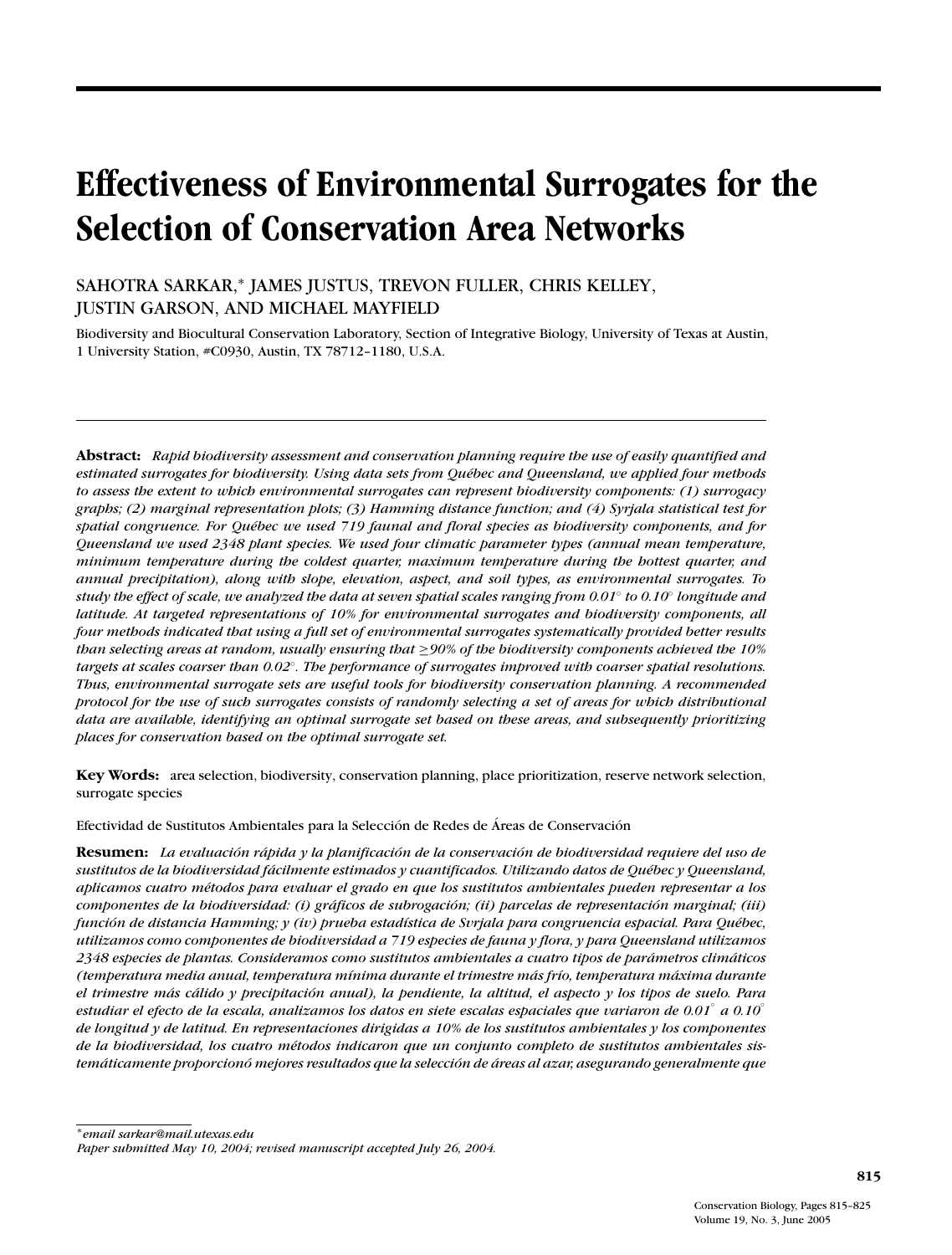$\ge$  90% de los componentes de biodiversidad alcanzaron los objetivos de 10% en escalas más gruesas que 0.02 $\degree$  . *El rendimiento de los sustitutos mejoro´ con resoluciones espaciales mas gruesas. Por lo tanto, los conjuntos ´ de sustitutos ambientales son herramientas utiles para la planificaci ´ on de conservaci ´ on de la biodiversidad. ´ Un protocolo recomendado para el uso de tales sustitutos consiste en la seleccion aleatoria de un conjunto de ´ areas de las que se dispone de datos de distribuci ´ on, la identificaci ´ on de un conjunto ´ optimo de sustitutos con ´ base en esas areas y la subsiguiente definici ´ on de prioridades de sitios para la conservaci ´ on con base en el ´ conjunto optimo de sustitutos ´* .

Palabras Clave: biodiversidad, especies sustitutas, planificación de la conservación, priorización de sitios, selección de áreas, selección de red de reservas

# **Introduction**

Systematic conservation planning requires the use of surrogates to represent biodiversity in planning protocols because the standard components of biodiversity (e.g., all species, entire ecosystems) cannot usually be surveyed adequately within the temporal and budgetary constraints of a planning process (Austin & Margules 1986; Reyers et al. 2000). Surrogacy is a relationship between an "indicator" parameter and an "objective" parameter (sometimes called a "target" parameter, what we ultimately hope to conserve). An indicator parameter represents or replaces the objective parameter in planning protocols (Sullivan & Chesson 1993). In theory the objective parameter for biodiversity conservation is general biodiversity (Sarkar & Margules 2002). By definitional convention, the objective parameter is usually taken to be the diversity of genes, species, and ecosystems (Meffe & Carroll 1994). In practice this parameter is usually reduced to subsets of species or other taxa, for instance, species at risk (Sarakinos et al. 2001). Following Sarkar and Margules (2002), we call this objective parameter the "true surrogate" because it is intended to represent general (or true) biodiversity in conservation planning.

Indicator parameters, hereafter called estimator surrogates, are intended to represent true surrogates. Estimator surrogates must be (1) quantifiable (i.e., capable of quantitative assessment) and (2) capable of being estimated (i.e., their distributions must be realistically obtainable, for instance, from limited field surveys, remotely sensed data, or theoretical models). Given a set of true surrogates, whether a set of estimator surrogates adequately represents it is an empirical question (Landres et al. 1988). The use of estimator surrogates rests on an implicit assumption that there is a biological model linking the estimator surrogate set and the components of biodiversity that form the true surrogate set.

We developed and extended methods for assessing the empirical adequacy of estimator surrogate sets. The most stringent test requires that the spatial distribution of the estimator surrogates correctly predicts the spatial distribution of the true surrogate set. This problem is equivalent to determining the adequacy of spatially explicit

niche models based on estimator surrogate sets as inputs. Significant progress has been made in niche modeling during the last decade (summarized in Scott et al. 2002). Nevertheless, these methods, which generally predict the occurrence of one species at a time, are still too cumbersome for use in "rapid biodiversity assessment" (Nix et al. 2000; Guisan et al. 2002). Moreover, success in predicting spatial distributions is too strong a requirement in a planning context. In that context, the only requirement is the adequate representation of the diversity of true surrogates in a set of places selected to represent estimator surrogates (a network of conservation areas), not the representation of any particular true surrogate in a specified area.

Consequently, attempts to assess the adequacy of estimator surrogate sets should focus on whether (1) the use of the estimator surrogates to prioritize places for inclusion in a conservation area network achieves a targeted representation of the true surrogates, (2) the diversity of estimator surrogates in a region is spatially correlated with the diversity of true surrogates in a set of selected areas, and (3) the set of areas selected using the estimator surrogate set is spatially congruent with the set of areas that would have been selected using the true surrogate set. These tests can be carried out even when the biological model presumed to connect true and estimator surrogates has not been explicitly specified. But what an adequate surrogate set must ultimately ensure is only the full representation of the true surrogates; therefore, spatial correlation and congruence are not as important as adequate representation.

We present four methods of analysis. Surrogacy graphs, which are a generalization of the species accumulation curves used by Ferrier and Watson (1997) and Ferrier (2002), answer question 1. Marginal representation analysis answers question 2. A distance measure, based on the Hamming distance between binary strings, answers question 3, as does a version of the Syrjala test (Syrjala 1996). We developed the method of surrogacy graphs in earlier work (Sarkar et al. 2000; Garson et al. 2002*a*). To the best of our knowledge, marginal representation analysis is new. The Hamming distance measure is common in ecology and evolutionary biology (e.g., Christensen et al.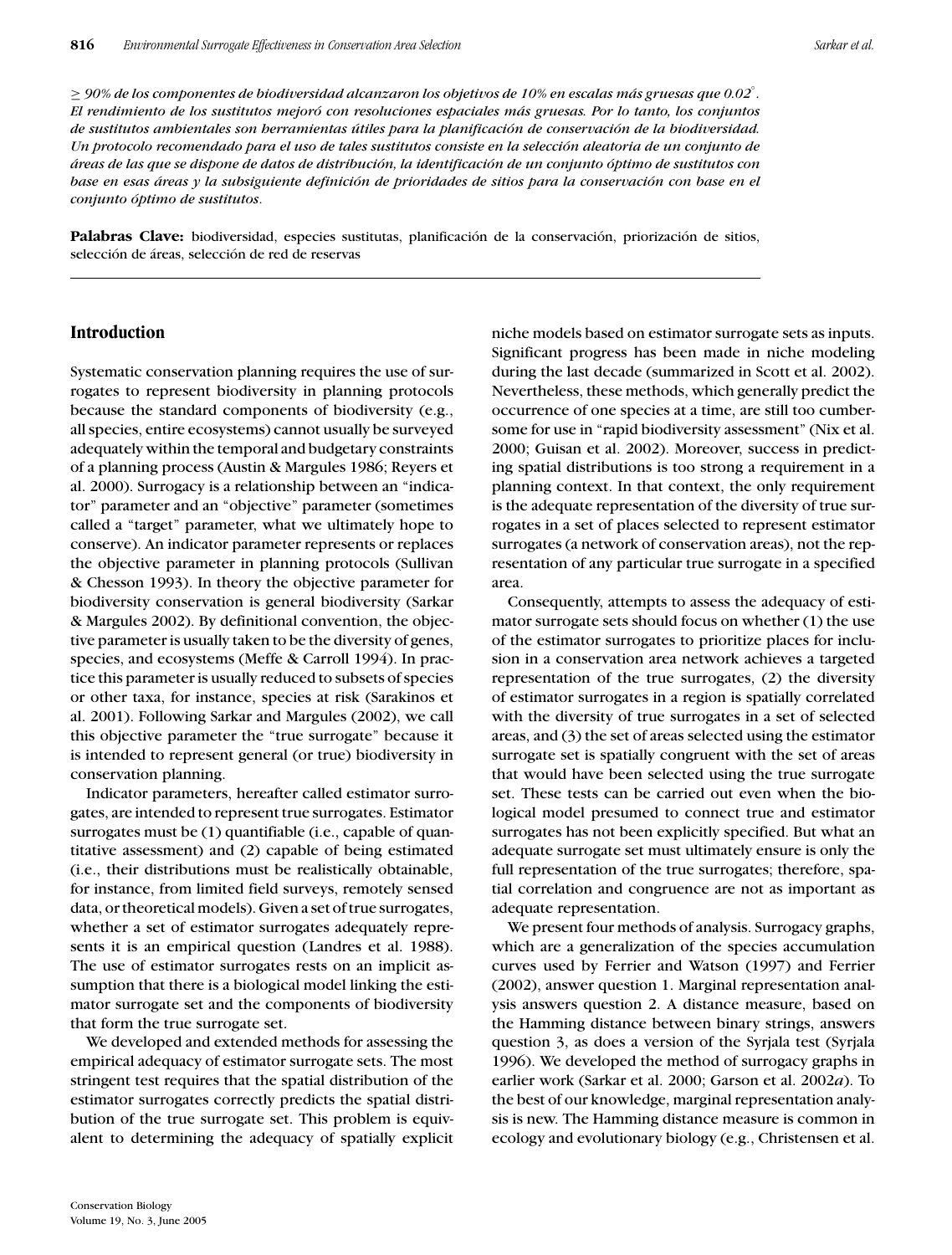*Sarkar et al. Environmental Surrogate Effectiveness in Conservation Area Selection* **817**

2002; Iwasa et al. 2004). The Syrjala test was previously used by Lawler et al. (2003).

We also used distributional data from two widely differing regions, Québec and Queensland, to study the performance of environmental parameter estimator surrogates. A general motivation for this analysis came from several reports indicating that using surrogates to represent biodiversity performs no better than selecting conservation areas at random (Andelman & Fagan 2000; Lund & Rahbeck 2002). (Such pessimistic results generally have been obtained when taxa have been used as estimator surrogates, however, and even then most authors have expressed guarded optimism about the use of surrogates [Pharo et al. 2000; Fleishman et al. 2001].)

The particular interest in environmental parameter estimator surrogates is that they can be easily obtained through a combination of remotely sensed data, field data, and climate models. Faith and Walker (1996) advocated using a specific measure of environmental diversity (ED) as an estimator surrogate. The ED value of an area is the decrease in the summed distance from all points in the ordination space to the nearest point already selected for conservation. Maximizing the ED value is supposed to maximize true surrogate diversity. Using all available species in Europe as true surrogates, although only at a very coarse spatial resolution of  $50 \times 50$  km<sup>2</sup>, Araújo et al. (2001) criticized the use of ED, arguing that it does little better than select cells randomly. However, Araújo et al. used a measure of ED that differed from that of Faith and Walker (1996) (see Faith [2003] for a response and Araújo et al. [2003] for a rejoinder). The ED, though, represents only one measure of environmental diversity. We used simple partitions of environmental parameter classes as estimator surrogate sets (Ferrier & Watson 1997; Armstrong & van Hensbergen 1999). We also studied the performance of several subsets of these sets in an attempt to find an optimal surrogate subset. Kirkpatrick and Brown (1994) used a different hierarchical partitioning of environmental parameter classes as estimator surrogate sets.

Additionally, we studied the effect of spatial scale on the performance of estimator surrogate sets. We analyzed the data at seven spatial scales ranging from 0.01◦ longitude  $\times$  0.01 $\textdegree$  latitude to 0.10 $\textdegree$  longitude  $\times$  0.10 $\textdegree$  latitude. For surrogacy graphs, it was intuitively clear that both the use of estimator surrogates and the random selection of areas should perform better at coarser spatial resolutions than at finer ones because larger cells will contain more true surrogates. We analyzed whether the relative performance of the estimator surrogates compared with random selection improved at coarser scales and, if so, whether there was a limiting scale beyond which there was no further gain (in which case, that should be the preferred scale for the use of estimator surrogates in conservation planning). A previous study of the effects of spatial scale, using birds as estimator surrogates for species

at risk (the true surrogates) in southern Québec, yielded positive answers to both questions (Garson et al. 2002*a*).

Spatial scale analysis, in the sense of a comparative study of the performance of estimator surrogate sets at different spatial resolutions, is relatively new in surrogacy analysis. Ferrier and Watson (1997) analyzed two Australian data sets at two spatial resolutions of 0.04 and  $25.0 \text{ km}^2$ . Andelman and Fagan (2000) considered data at different spatial resolutions but did not perform any comparative analyses. Their data at different resolutions came from different regions. M. Tognelli (unpublished data) used all mammal species of Latin America as true surrogates, and several estimator surrogate sets, including World Conservation Union (IUCN)-listed (vulnerable, endangered, or critically endangered) species, geographically rare species, flagship species, and large mammal species. He analyzed data at the continental scale for Latin America and the national scale for Brazil, but the spatial resolution of the data (land-unit size) remained the same.

The use of estimator surrogate sets leads to testable predictions and we describe an explicit protocol for such tests. To the best of our knowledge, such a protocol has not been explicitly suggested.

# **Methods**

For both regions, we used a geographic information system (GIS) model that consisted of a set of cells,  $\Sigma$ (σ<sub>*j*</sub> ∈  $\Sigma$ ,  $j = 1, 2, \ldots, n$ , with each cell representing an area for potential inclusion in a conservation area network. Associated with this set were sets of surrogates,  $\Lambda(\lambda_i \in \Lambda, i =$ 1,  $2, \ldots, m$ ). These could be sets of both estimator and true surrogates. The basic data consisted of the matrix  ${\bf P} = (p_{ii})$  ( $i = 1, 2, ..., n$ ;  $j = 1, 2, ..., m$ ), where  $p_{ii}$  is the expectation of finding  $\lambda_j$  (the *j*th surrogate) at  $\sigma_i$  (the *i*th cell). Because the data were presence and absence, the  $p_{ij}$  were 1 or 0, but our methods could be used with probabilistic data (Sarkar et al. 2004).

## **Surrogate Sets**

We analyzed Québec and Queensland because reliable presence-absence point data from records and surveys were available. These were the cells used in this analysis. For Québec the true surrogate set consisted of 719 floral and faunal species, over 50% of which were species at risk. Floral data covered all available families, whereas faunal data were restricted to vertebrates (additional details in Sarakinos et al. 2001). Because species at risk are usually regarded as important components of biodiversity, they have often been used as true surrogates (Dobson et al. 1997; Sarakinos et al. 2001; Garson et al. 2002*a*). Moreover, results of at least one study show that if species at risk are among the estimator surrogates and all species with available distributions are used as true surrogates, species at risk perform better than other groups (Lawler et al. 2003).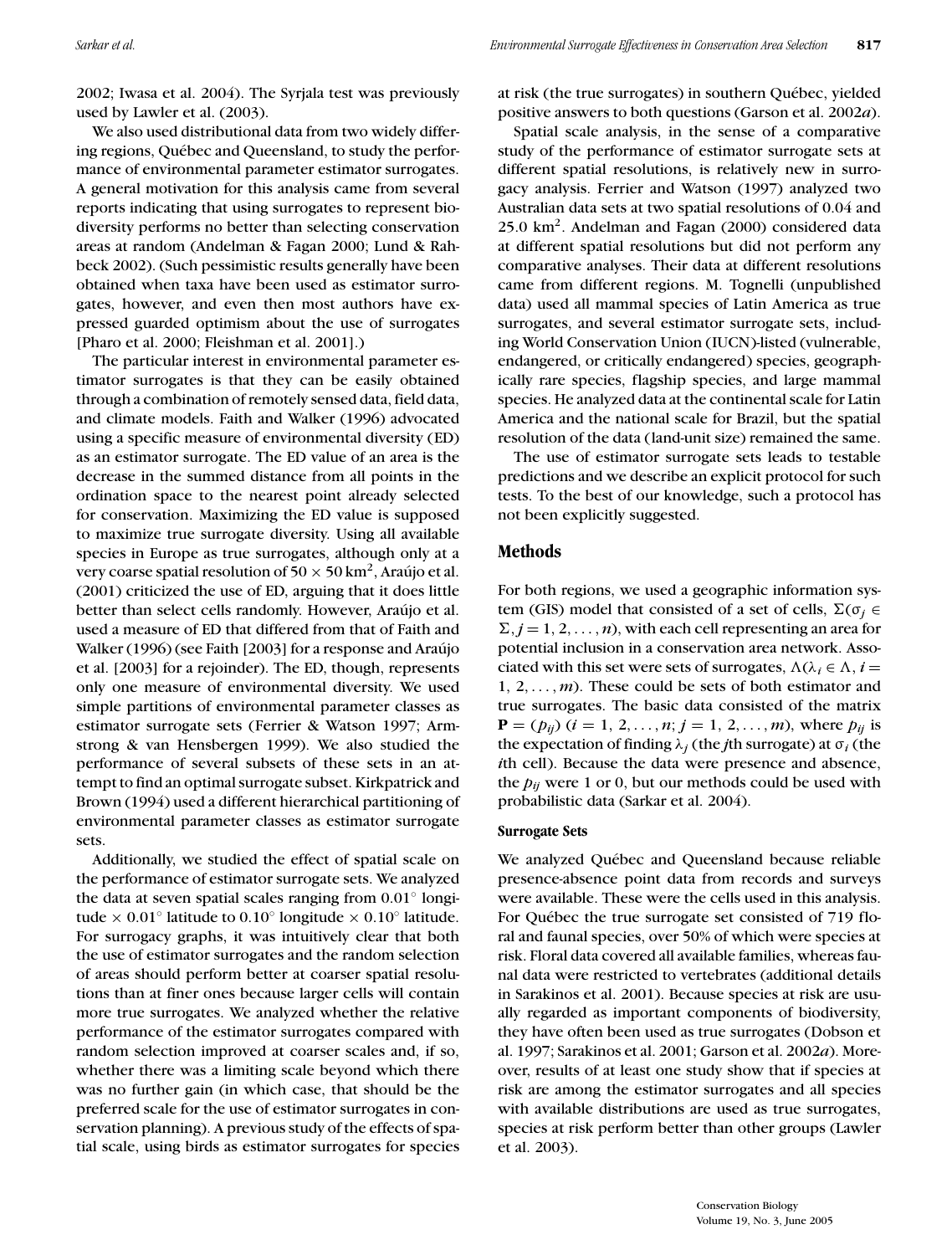For Queensland the true surrogate set consisted of 2348 plant species (195 families; additional details in Moritz et al. 2001). The motivation behind this choice of a true surrogate set was that, in practice, extensive varied representation of any kingdom (and, preferably, all kingdoms) comes as close as possible to the ideal of using all species. Results of some studies show that if endangered plant species are used as estimator surrogates and other endangered species are used as true surrogates, the former maximize the protection of the latter (Dobson et al. 1997).

We chose estimator surrogate sets consisting of those environmental parameters for which global coverages can be freely downloaded and computed. Thus, any conservation planner has access to these data. The sets included four climatic parameters (annual mean temperature, minimum temperature during the coldest quarter, maximum temperature during the hottest quarter, and annual precipitation), along with slope, elevation, aspect, and soil types. The climate layers were created from the GTOPO30 DEM, which is a 30 arc-second digital elevation map (DEM) available from the U.S. Geological Survey (USGS; 1998), and the worldwide agroclimatic database of the Food and Agricultural Organization (FAOCLIM; FAO 2000). We used ANUSPLIN 4.1 (Hutchinson 2000) and ANUCLIM 5.1 (Houlder et al. 2000) software packages to compute these climate parameters. Procedures used for running ANUSPLIN and ANUCLIM were identical to those used in the Australian BioRap analyses (Hutchinson 1991; Hutchinson et al. 1996). In ANUSPLIN, the SELNOT and SplineB programs were used with the same default values as in the BioRap analyses.

We obtained elevation data from the GTOPO30 DEM. We created slope and aspect layers with the Spatial Analyst extension in ArcGIS 8.1 (ESRI 2002) from the DEM as specified in the Hydro 1K elevation derivative database methodology also available from the USGS (1998). Soil classifications were obtained from the world soil resources map (FAO 1993).

We divided annual mean temperature, annual precipitation, and elevation parameters into 10 equal interval classes. In general, finer divisions of environmental surrogate parameters are expected to give better representation of true surrogates. Computational complexity increases, however, with the number of classes. We chose 10 classes because preliminary results indicated that using more classes did not affect results. The minimum temperature of the coldest period of the year and the maximum temperature of the warmest period of the year were divided into four equal interval classes to ensure that each class had the same range as each annual mean temperature class. The use of equal intervals assumed that protecting sets of cells that contain all four classes will ensure that biotic features found in rare temperature regimes are adequately represented in a conservation plan. Slope was divided into five classes based on standard deviations. The use of standard deviations assumed that mid-range

Conservation Biology Volume 19, No. 3, June 2005 slopes are more important for biodiversity than extremes. In these regions this pattern was found for the richness of true surrogate distributions. Soil data were divided into four classes for Québec and two classes for Queensland, corresponding to the soil association types in the world soil map (FAO 1993). These are the coarsest measures in our study. Aspect data were divided into the standard nine classes of 40◦ each. Preliminary results indicated that a finer division did not affect results.

For each region we analyzed four different estimator surrogate sets. The climatic parameter classes and soil type classes were common to all sets. In the others, slope, aspect, and elevation were sequentially removed because these were also used to model the climatic parameters. For Québec the initial set (1) had 56 surrogates. Subsequent removal of parameter types led to 51, 42, and 32 surrogates in each set 2, 3, and 4, respectively. For Queensland we started with 54 surrogates in set 1 that were then reduced to 49, 40, and 30 surrogates in sets 2, 3, and 4. Because the environmental surrogate sets consist of modeled data, these were known for every cell in a region. But because our data for the true surrogates were point data from records and surveys, these were available for only a fraction of the cells. We used only those cells in which at least one true surrogate was present in our analyses.

#### **Methods for Assessing Surrogates**

#### **SURROGACY GRAPHS AND PLACE PRIORITIZATION ALGORITHMS**

Surrogacy graphs are an extension and generalization of species accumulation curves developed by Sarkar et al. (2000) and Garson et al. (2002*a*). Typically, a species accumulation curve has the number of cells selected in a potential network as the independent variable and the number of species represented as the dependent variable. Surrogacy graphs are of two types. Both have the fraction of true surrogates that have met their target as the dependent variable. In the first type, the independent variable is the fraction of estimator surrogates that have met their specified targets. In the second, it is the fraction of the total area so far selected. Each estimator and true surrogate may have a different specified target of representation depending on the biological and other requirements for its conservation. For instance, an endangered species may have a target close to 100%, whereas a common alien species may have a target of 0% (Sarakinos et al. 2001). The level of representation for true surrogates reached in a surrogacy graph measures the performance of an estimator surrogate set. If all true surrogate targets are set to one representation, the second type of surrogacy graph reduces to a species accumulation curve. Here, we used a common target of 10% for both true and estimator surrogate sets.

We used the ResNet software package to carry out place prioritization for cell selection (Garson et al. 2002*b*). This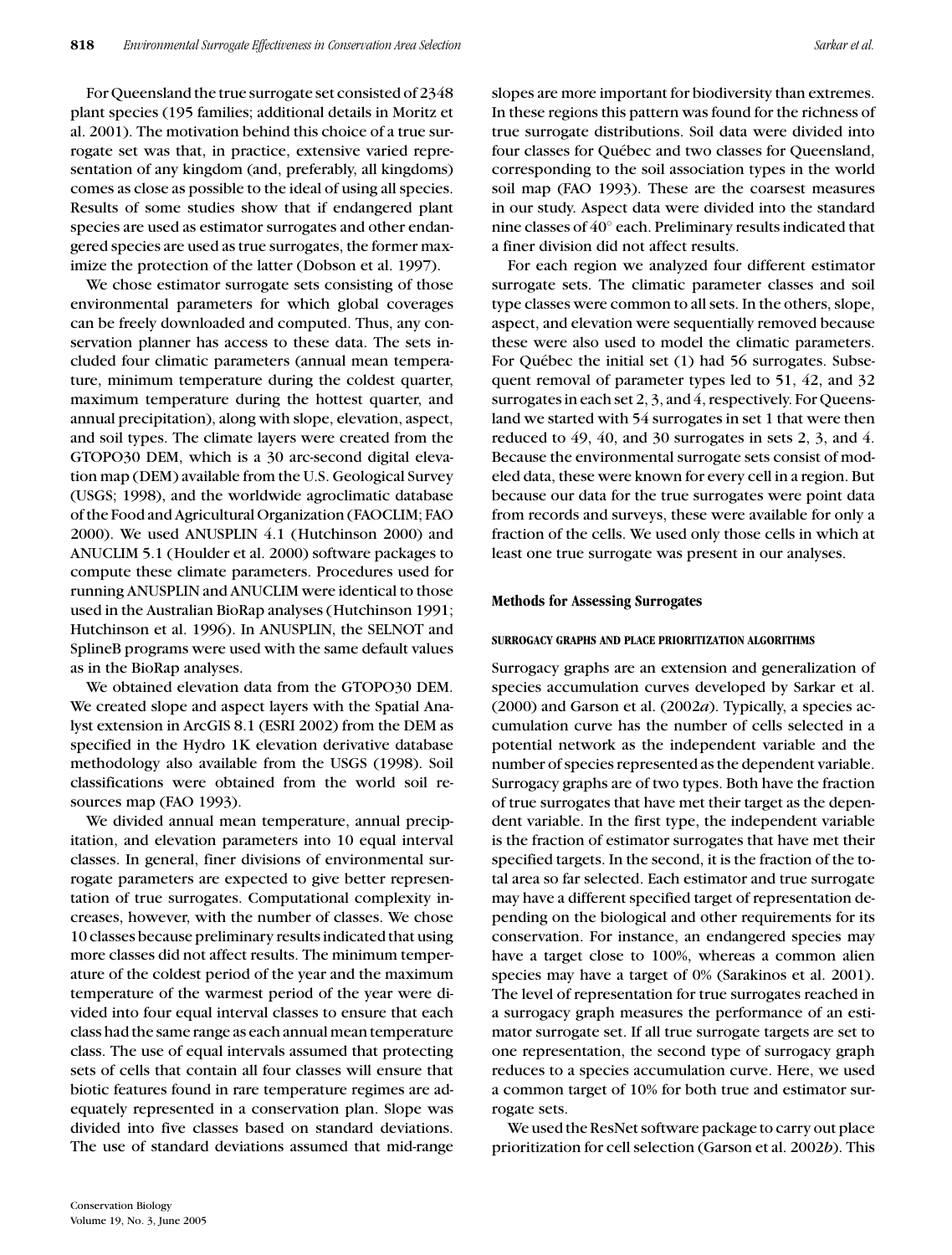package implements a rarity-complementarity algorithm belonging to the family of algorithms introduced by Margules et al. (1988). Initialization was by rarity, following the protocol of Sarkar et al. (2002). We used the Surrogacy software package to compute surrogacy graphs (Garson & Sarkar 2002). Each curve in a surrogacy graph that corresponded to an estimator surrogate set represented an average of 100 different solutions generated by randomization of the order of entries in the data set. Randomizations led to new solutions because the place prioritization algorithm selected cells based on lexical position if there was no unique best cell determined by rarity and complementarity (Sarkar et al. 2002). The "random" graph shows the result of randomly selecting the same number of cells as was picked by the estimator surrogate sets when they achieved either the level of representation or the area specified by the x-axis. The random graphs show the average of 100 such random selections (Figs. 1–4).

We used standard deviation to represent the range of variation in our graphs because the standard errors were too small to depict. We describe results as significantly different if there was no overlap of error bars of 2 SDs. Assuming normality and independence of two sets of results, this corresponds to a  $p$  value of  $\lt$  0.003. This method of computing significance results, however, does not take into account the possibility of sampling error. Given the large number of cells in our data set (Table 1), sampling error is likely to be significant for Queensland only at the coarsest scales.

#### **MARGINAL REPRESENTATION CONTRIBUTION**

Surrogacy graphs can be used only when surrogates have a specified target of representation. The use of targets in conservation planning (including cell selection), however, has been criticized recently because most targets that have been used in practice do not have a firm biological basis (Soulé & Sanjayan 1998). Consequently, it is of some interest to develop a measure—one that is independent of target specification—of the correlation between the contributions an individual cell makes in representing true and estimator surrogates. For either type of surrogate, with the notation introduced above, the marginal representation (ρ*j*), of cell σ*<sup>j</sup>* is



provided that the denominator is not equal to 0. The numerator consists of the expected number of surrogate occurrences in the cell  $\sigma_j$  (Sarkar et al. 2004). The denominator is the expected number in all other cells. Thus,  $\rho_i$ provides a relative measure of the surrogate representation that  $\sigma_i$  adds to the other cells.

We used marginal representation plots, which are twodimensional plots of the true surrogate and estimator sur-



*Figure 1. Surrogacy graphs for Qu´ebec: (top) Qu´ebec at the 0.01* $\degree \times 0.01$  $\degree$  *longitude*  $\times$  *latitude scale. Type I surrogacy graph: x-axis, percentage of estimator surrogates that have achieved their targets, and y-axis, percentage of true surrogates that have achieved their targets. Error bars show standard deviations from 100 different runs rather than standard errors because the* latter were too small to be depicted. (bottom) Québec *at the 0.10* $\degree \times 0.10\degree$  *longitude*  $\times$  *latitude scale. Type II surrogacy graph: x-axis, percentage of area that has been selected and y-axis, percentage of true surrogates that have achieved their targets.*

rogate ρ*<sup>j</sup>* value for each cell in a region, to analyze correlations between the marginal representations of the estimator and true surrogates. Preliminary analysis showed a nonlinear relationship between the marginal representations of the estimator and true surrogates. Low values were obtained for the Pearson product-moment correlation coefficient even when the marginal representation plots visually indicated a clear association between the data. For this reason, we used the nonparametric Spearman's rank correlation test for nonlinear correlations.

#### **SPATIAL CONGRUENCE ANALYSIS**

The spatial congruence between cells selected based on the true surrogate set and those selected based on the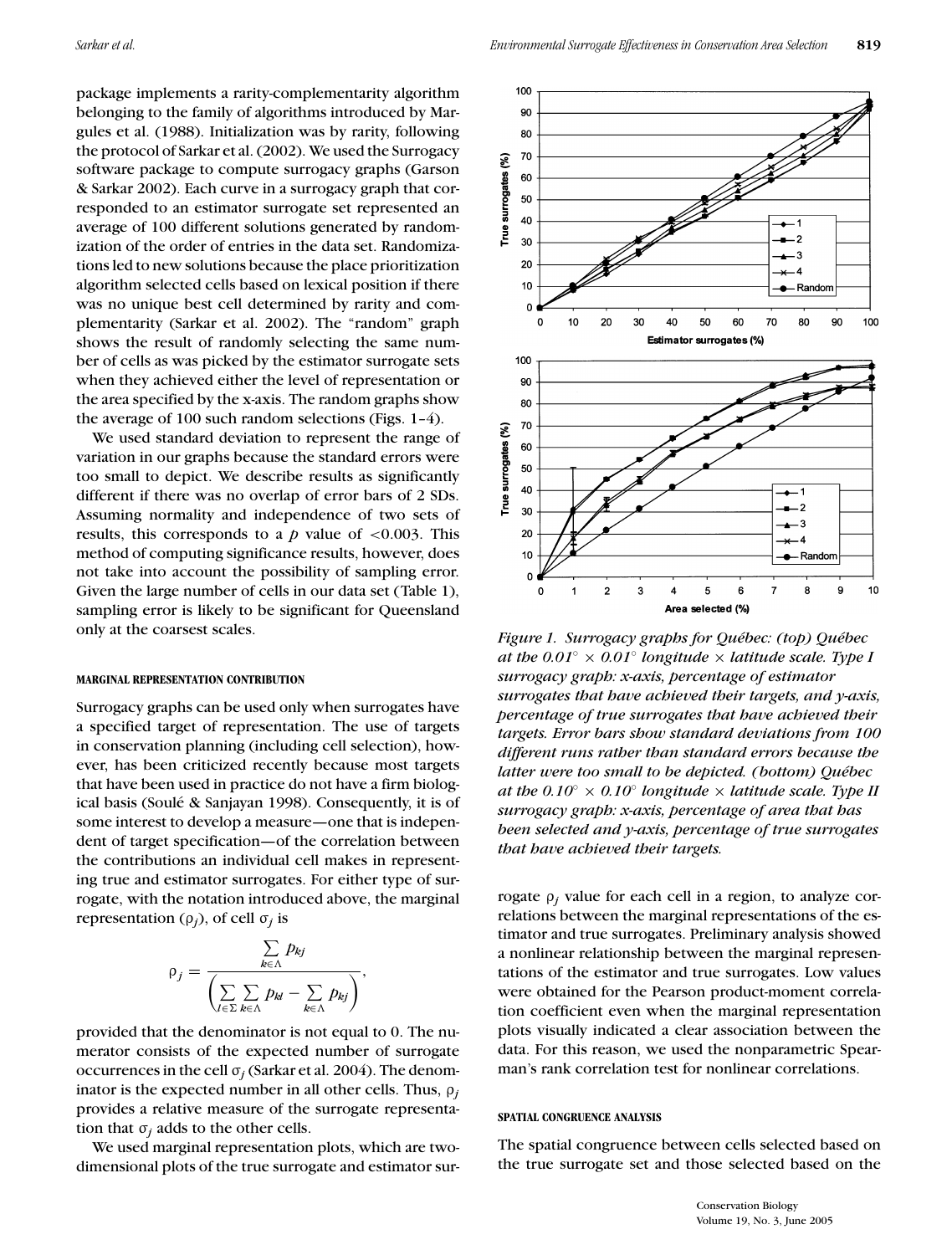

*Figure 2. Qu´ebec surrogacy scale analysis: x-axis, cell boundary size in longitude/latitude, and y-axis, representation level of true surrogates when 100% representation of estimator surrogates has been achieved. The error bars show SDs from 100 different runs rather than SEs because the latter were too small to be depicted.*



*Figure 3. Surrogacy graphs for Queensland: (top) Queensland at the*  $0.01^\circ \times 0.01^\circ$  *longitude*  $\times$  *latitude scale; (bottom) Queensland at the 0.10*◦ × *0.10*◦ *longitude* × *latitude scale. For further detail, see the legend for Fig. 1.*





*Figure 4. Queensland scale analysis: x-axis, cell boundary size in longitude/latitude, and y-axis, representation level of true surrogates when 100% representation of estimator surrogates has been achieved. The error bars show standard deviations from 100 different runs rather than standard errors because the latter were too small to be depicted.*



*Figure 5. Marginal species representation plots: (top) Qu´ebec, environmental surrogate set 1 at the 0.01*◦ × *0.01*◦ *longitude* × *latitude scale (each point represents the marginal representation of the estimator surrogates [x-axis] and true surrogates [y-axis] of an individual cell) and (bottom) Queensland, environmental surrogate set 1 at the 0.10*◦ × *0.10*◦ *longitude* × *latitude scale*.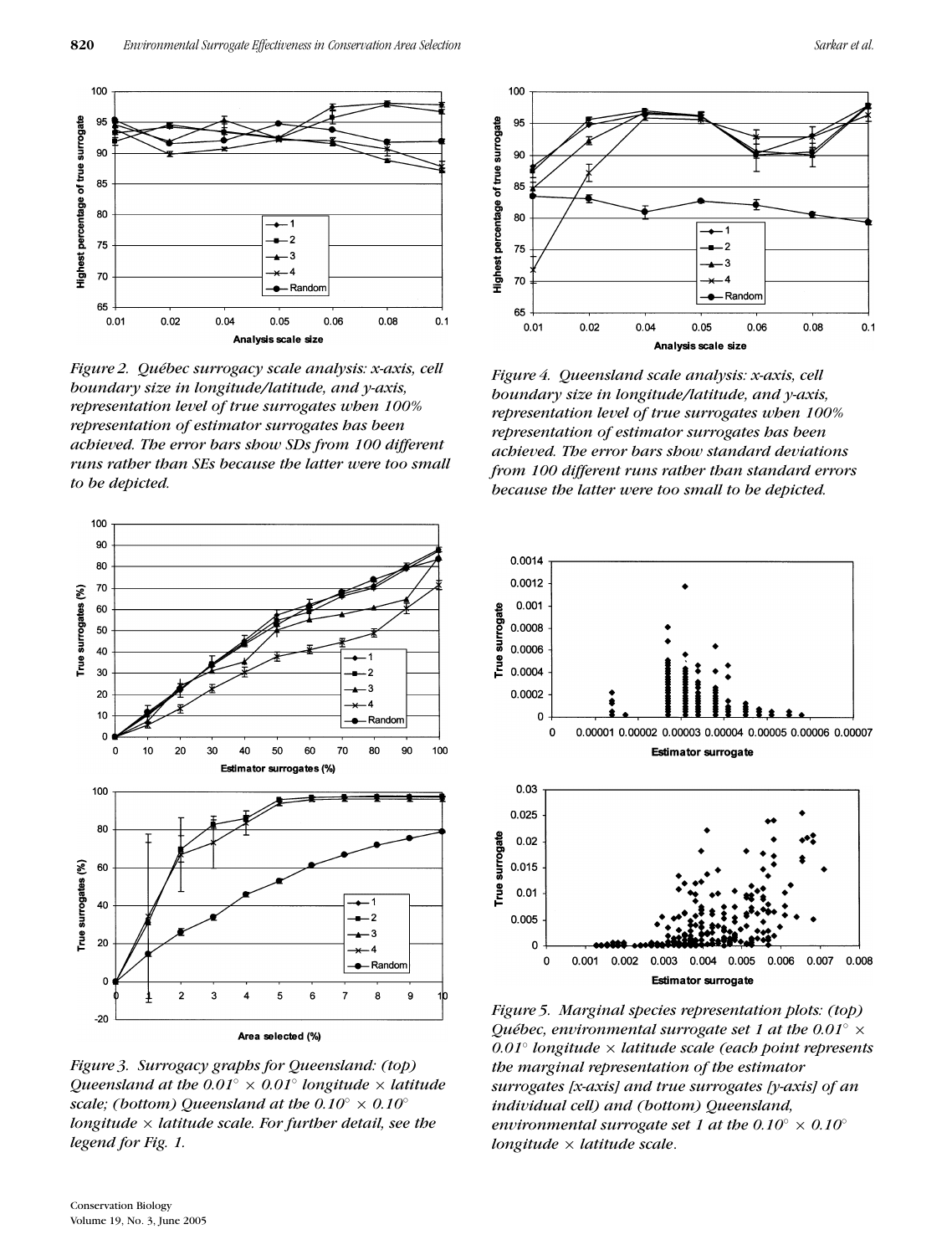|                 |                 | Québec                   | <b>Oueensland</b> |                          |  |
|-----------------|-----------------|--------------------------|-------------------|--------------------------|--|
| Scale (degrees) | number of cells | average area $km^2$ (SD) | number of cells   | average area $km^2$ (SD) |  |
| 0.01            | 33,967          | 0.850                    |                   | 1.18                     |  |
|                 |                 | (0.0190)                 | 3,828             | (0.00519)                |  |
| 0.02            | 23,474          | 3.38                     |                   | 4.72                     |  |
|                 |                 | (0.0788)                 | 2,227             | (0.0223)                 |  |
| 0.04            | 12,940          | 13.4                     |                   | 18.9                     |  |
|                 |                 | (0.322)                  | 931               | (0.0978)                 |  |
| 0.05            | 10,125          | 21.0                     |                   | 29.5                     |  |
|                 |                 | (0.506)                  | 693               | (0.158)                  |  |
| 0.06            | 8,156           | 30.1                     |                   | 42.4                     |  |
|                 |                 | (0.733)                  | 518               | (0.229)                  |  |
| 0.08            | 5,589           | 53.4                     |                   | 75.4                     |  |
|                 |                 | (1.31)                   | 350               | (0.446)                  |  |
| 0.10            | 3,890           | 83.3                     |                   | 118                      |  |
|                 |                 | (2.10)                   | 251               | (0.676)                  |  |

Table 1. Landscape properties of the areas examined for Quebec and Queensland at the seven spatial scales of our analysis.

estimator surrogate set is another measure of the performance of estimator surrogate sets. We used the Hamming distance between strings of 0s (absence) and 1s (presence) as a quantitative measure of the spatial congruence between the set of cells selected by true surrogates and that selected by estimator surrogates. Our distance function consisted of the number of unshared cells between the two sets divided by the total number of cells in both the sets taken independently (that is, shared cells were counted twice). Let A be one set of cells and B be the other. Then the Hamming distance between A and B is given by ( $|A \cup B| - |A \cap B|$ )/( $|A| + |B|$ ), where the function "|·|" indicates the cardinality of the set inside it. This measure varies between 0 and 1. If the two sets are identical, the distance is 0. If they are disjoint, the distance is 1. There were 100 distance calculations between sets selected by true and estimator surrogate sets for each surrogate set (1–4) at each scale and for each data set.

We used the statistical Syrjala test, a generalization of the two-sample Cram´er-von Mises test, to determine whether the spatial distribution of cells selected by the true surrogates was identical to that selected by the estimator surrogates (Syrjala 1996). Again, there were 100 pair-wise comparisons between sets selected by true and estimator surrogate sets for each surrogate set (1–4), at each scale, and for each data set. We used a uniform density function over the selected cells and 100 permutations to determine the level of significance of the test results.

## **Spatial Resolution/Scale**

Québec and Queensland were both analyzed at seven spatial resolutions:  $0.01°$  of longitude  $\times 0.01°$  of latitude,  $0.02° \times 0.02°$ ,  $0.04° \times 0.04°$ ,  $0.05° \times 0.05°$ ,  $0.06° \times$ 0.06 $\degree$ , 0.08 $\degree \times$  0.08 $\degree$ , and 0.10 $\degree \times$  0.10 $\degree$ . The number of cells with data decreased at coarser scales for both regions (Table 1). At coarser scales, cells were assumed to contain each of the surrogates represented at finer scales.

# **Results**

For the Québec data set at the spatial resolution of  $0.01^\circ$ , surrogacy graphs were approximately linear for both types of surrogacy graph (Fig. 1). When the spatial resolution was 0.10◦, performance was enhanced but this linearity was lost for the second type of surrogacy graph (Fig. 1), whereas the first type remained linear. Intermediate spatial scales produced intermediate results in performance (data not shown). At the finest spatial scale, the use of environmental surrogates performed no better than selecting cells at random with respect to representing true surrogates. At coarser scales, however, the use of the surrogates led to significantly better performance. The full estimator surrogate set 1 performed better than any of the subsets. The smallest subsets (3 and 4) performed no better than random even at coarser spatial scales. The full estimator surrogate set 1 achieved a representation of 97.90% at the  $0.10<sup>°</sup>$  scale. There was little change, though, in the performance of the full estimator surrogate set 1 with spatial scale (it varied between 92.57% and 98.16%; Fig. 2).

The Queensland data produced similar surrogacy graphs (Fig. 3; intermediate scales yielded intermediate results [data not shown]). With coarser spatial scales, the full estimator surrogate set 1 performed better at representing true surrogates than cells selected at random (Fig. 3). At finer spatial scales, however, the smaller estimator surrogate sets (for instance, 4) performed worse. The performance of the full estimator surrogate set 1 was appreciably better at the 0.10◦ scale (97.93%) than at the  $0.01°$  scale (88.17%; Fig. 4). Even though there was no strict monotonic increase through the intermediate scales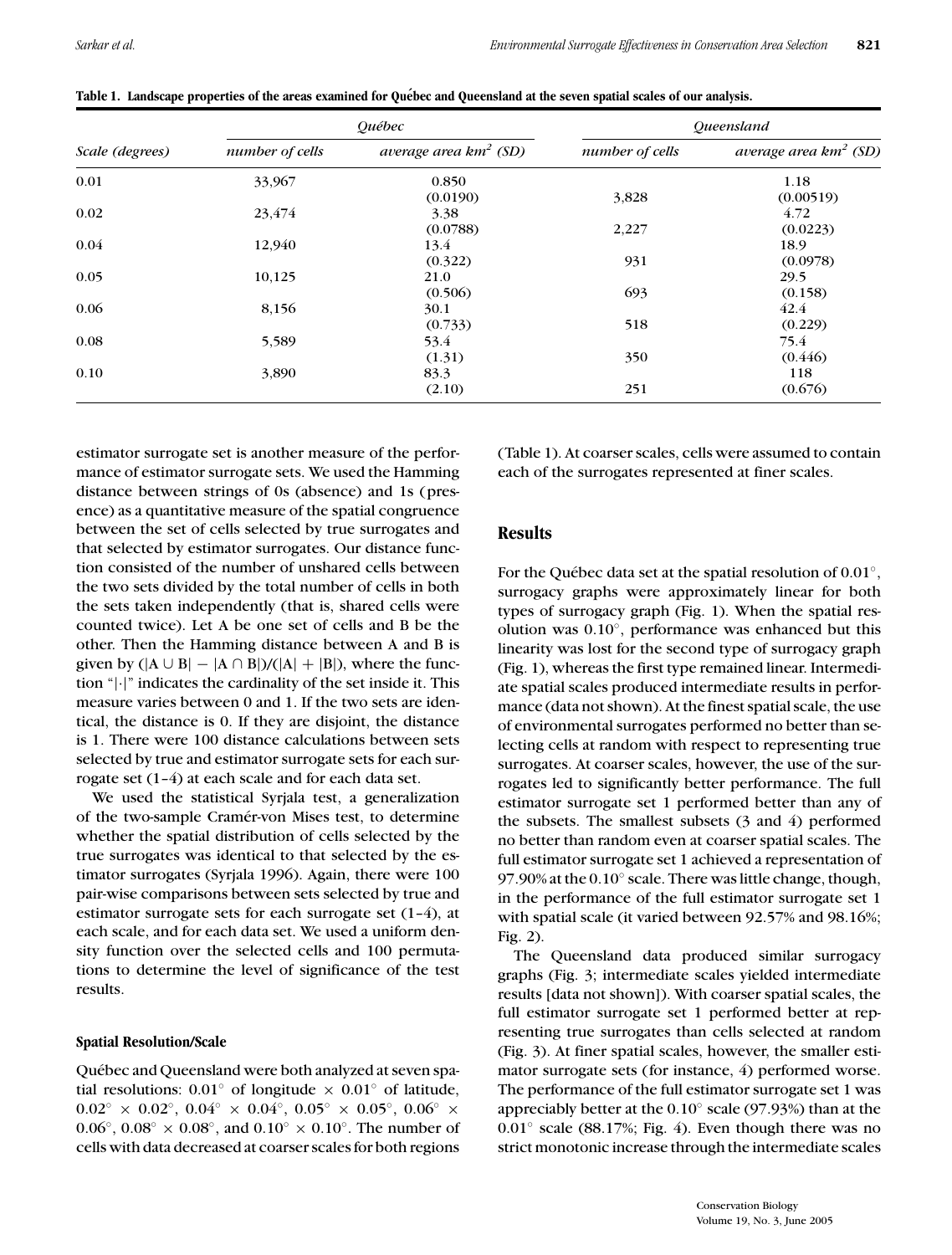(for any estimator surrogate set), there was a clear trend. A significant improvement over random selection began at the 0.02◦ scale, at least for the full estimator surrogate set 1 (Fig. 4).

The Spearman rank test indicated a significant correlation ( $p < 0.01$ ) between marginal representations of the estimator and true surrogates for both data sets and all surrogate sets at all scales except for estimator surrogate sets 3 and 4 for Québec at the finest scale (Fig. 5). For Queensland the correlation was weakest for estimator surrogate set 3 at all scales. The correlations showed a nonmonotonic increase with coarser scales. The highest correlations were  $r<sub>S</sub> = 0.58$  for estimator surrogate set 2 for Québec and 0.71 for Queensland for estimator surrogate set 4, both at the  $0.10^\circ$  scale.

The average Hamming distances between solutions based on estimator and true surrogates decreased with spatial scale for both Québec and Queensland (Table 2). This increase in congruence was expected. At coarser spatial scales, on average, each cell contained a larger number of different surrogates, but there were fewer cells, allowing less flexibility in selecting cells to achieve surrogate representation targets. In each case the set of cells selected using an estimator surrogate set was being compared with the set selected using the true surrogate set; both sets had a target of 10% for the representation of surrogates. For both data sets, results were similar for all estimator surrogate sets. Lower figures were obtained for Queensland, which produced results with greater variability. For both Québec and Queensland, the distance between solutions based on the estimator surrogates and solutions based on the true surrogates depended on scale (one-way analysis of variance, for all four surrogate sets). Although the distance between the solutions did not

decrease monotonically with increasing scale (data not shown), a simple linear model approximately fit the pattern. For Qu´ebec surrogate set 1 had the best fit with the linear model  $(r = 0.881)$ , whereas for Queensland surrogate set 4 had the best fit ( $r = 0.720$ ). The variance in the distance at a given scale did not decrease with increasing scale (data not shown).

With a significance level of  $\alpha = 0.05$  the Syrjala test did not reject the null hypothesis that the two maps (generated using true and estimator surrogate sets) were identical for most of the scales and estimator surrogate sets. For both Québec and Queensland, no *p* value differed from 1 at the 0.01◦ and 0.02◦ scales for all four estimator surrogate sets. For Queensland the Syrjala test did not reject the null hypothesis at any scale for any estimator surrogate set. For Québec the test did not reject the null hypothesis for all estimator surrogate sets at the 0.04◦, 0.05◦, and 0.06◦ scales. At the 0.08◦ scale, the null hypothesis was rejected for 7% of the solutions for estimator surrogate set 4. For all other estimator surrogate sets, the null hypothesis was never rejected. At the 0.10◦ scale, the null hypothesis was never rejected for estimator surrogate set 1. For estimator surrogate sets 2 and 3, it was rejected for 7% and 4% of the solutions. For estimator surrogate set 4, however, it was rejected 64% of the time. As was the case in the rest of our analysis, the smallest estimator surrogate set  $(4)$  performed worse than all the others.

### **Discussion**

The surrogacy graphs present our most important results. They directly address the critical question of whether the use of environmental estimator surrogate sets results in

**Table 2. Means (SD) of the Hamming distances for 100 different solutions at each scale for each estimator surrogate set for Quebec (top pair of ´ numbers) and Queensland (bottom pair of numbers).***<sup>∗</sup>*

| Estimator surrogate set | $0.01^\circ$ | $0.02^\circ$ | $0.04^\circ$ | $0.05^\circ$ | $0.06^\circ$ | $0.08^\circ$ | $0.10^\circ$ |
|-------------------------|--------------|--------------|--------------|--------------|--------------|--------------|--------------|
|                         | 0.918        | 0.895        | 0.877        | 0.896        | 0.855        | 0.861        | 0.862        |
| $\mathbf{1}$            | (0.00366)    | (0.00219)    | (0.00583)    | (0.00517)    | (0.00697)    | (0.00542)    | (0.00652)    |
|                         | 0.947        | 0.915        | 0.910        | 0.895        | 0.925        | 0.883        | 0.702        |
|                         | (0.00595)    | (0.0105)     | (0.0128)     | (0.0218)     | (0.0140)     | (0.0575)     | (0.0282)     |
|                         | 0.918        | 0.898        | 0.901        | 0.890        | 0.871        | 0.876        | 0.919        |
| 2                       | (0.00350)    | (0.00218)    | (0.00526)    | (0.00563)    | (0.00575)    | (0.00626)    | (0.00377)    |
|                         | 0.958        | 0.904        | 0.907        | 0.892        | 0.919        | 0.883        | 0.692        |
|                         | (0.00551)    | (0.0110)     | (0.0126)     | (0.0234)     | (0.0115)     | (0.0575)     | (0.0273)     |
|                         | 0.904        | 0.912        | 0.901        | 0.872        | 0.882        | 0.863        | 0.919        |
| $\overline{3}$          | (0.00225)    | (0.00479)    | (0.00585)    | (0.00670)    | (0.00533)    | (0.00620)    | (0.00406)    |
|                         | 0.962        | 0.932        | 0.906        | 0.889        | 0.915        | 0.890        | 0.684        |
|                         | (0.00617)    | (0.0129)     | (0.0109)     | (0.0232)     | (0.0119)     | (0.0549)     | (0.0281)     |
|                         | 0.919        | 0.907        | 0.889        | 0.901        | 0.894        | 0.877        | 0.872        |
|                         | (0.00406)    | (0.00207)    | (0.01362)    | (0.00636)    | (0.00622)    | (0.00645)    | (0.00637)    |
| 4                       | 0.962        | 0.939        | 0.898        | 0.883        | 0.902        | 0.864        | 762          |
|                         | (0.00464)    | (0.0115)     | (0.00847)    | (0.0201)     | (0.0164)     | (0.0499)     | (0.0257)     |

∗*In each case what is being compared are the set of cells selected using an estimator surrogate set and the set selected using the true surrogate set, both with a target of 10% for the representation of surrogates.*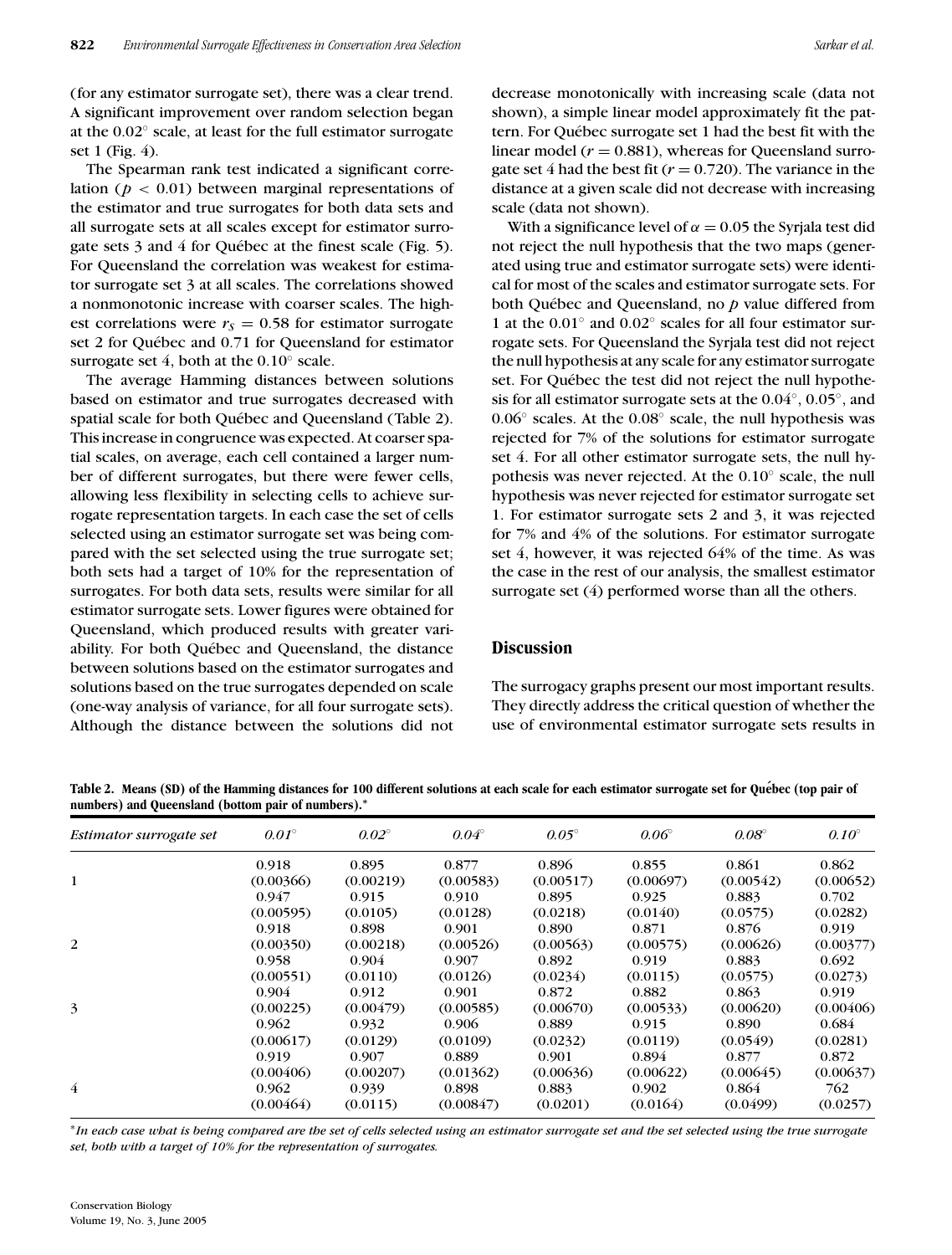an adequate representation of the true surrogates in a set of selected conservation areas. At least for Québec and Queensland, the use of environmental surrogates was a significant improvement over random selection of conservation areas at larger spatial scales (more specifically, at and above the  $0.02°$  scale). Moreover, the routine achievement of a representation level of more than 90% of the true surrogates should be regarded as more than adequate when such coarse-grained environmental surrogate sets (only 56 classes for Québec and 54 for Queensland) are all that can be used for conservation planning. Although our results show that estimator surrogate set performance improved as spatial scale increased, the results were not as striking as those obtained by Garson et al. (2002*a*). For all these results, though, our tests of significance did not take the possibility of sampling error into account. Such error is likely to increase at coarser scales as the number of cells with data decreases.

The marginal representation analysis showed significant nonlinear correlations between the marginal contributions of estimator and true surrogates to the surrogate representation within individual cells. Our distance analysis, however, showed that the set of cells selected by the estimator and true surrogate sets were typically very different. Nevertheless, the representation targets were achieved to a high degree. This result supports the claim made in the Introduction that requiring success at predicting spatial distributions is an unnecessarily stringent requirement for the use of estimator surrogates. The Hamming distance, however, merely measures whether or not a cell is present in two sets without taking spatial distances between the selected cells in the two sets into account. The Hamming distance remains appropriate as a measure of the difference between two sets of selected cells for conservation area networks, when what matters is whether an individual cell is included or not. But it is not an adequate measure of the extent to which two sets of selected cells are spatially dissimilar. The results of the Syrjala test suggest that the cells selected by the estimator and true surrogate sets remained spatially correlated, at least to the extent that the null hypothesis that the maps are identical could not be rejected. (The smallest estimator surrogate set, set 4, was an exception for the Québec data set.)

These optimistic results contrast with those reported by Araújo et al. (2001), who used a measure of ED (although a different one than Faith and Walker [1996]). We used a direct partitioning of environmental parameter types to generate our estimator surrogate sets. Our optimistic conclusions should be treated with caution. We analyzed only two different data sets and, even though they are from different biogeographic realms and latitudes, these analyses must be repeated for a representative variety of other regions before any definitive recommendation can be made about using environmental surrogate sets. Moreover, any assessment of the performance of an

estimator surrogate set depends on the choice of that set, the choice of a true surrogate set, and the nature and quality of the available data. We pointed out in the Introduction that the choice of species at risk (for Québec) and as many varied species in a kingdom as possible (for Queensland) are reasonable choices for true surrogates. Other plausible true surrogate sets should also be tested.

We used point data from records and surveys that were interpreted as presence and absence data. Even if these data are misinterpreted as presence-only data, however, it would not detract from the reliability of our conclusions. A cell evaluated as containing a true surrogate using presence-only data would also be evaluated as such using presence and absence data. If the data were presence only, the procedure we used was conservative. It would lead to a higher representation than targeted for the true surrogates because some cells would contain true surrogates that were not recorded in the presence-only data.

Should the adequacy of the use of environmental surrogate sets survive further scrutiny (or some other adequate estimator surrogate sets be found), we suggest the following protocol for their use and testing: (1) select a true surrogate set and a group of candidate estimator surrogate sets; (2) divide the planning region into cells of the appropriate size and project the region into an environmental space; (3) randomly select a set of locations (the calibration set) from the environmental ordination space (the larger this set, the better); (4) survey the cells in (geographical) space for the true and all the estimator surrogate sets; (5) construct surrogacy graphs for the sampled cells to determine the best or "optimal" estimator surrogate set; and (6) use the optimal estimator surrogate set for conservation planning for the entire region. In principle, this protocol can be carried out for any potential estimator surrogate set without prior knowledge of its adequacy. However, such prior knowledge—for instance, knowing that a particular type of environmental surrogate set is likely to be adequate—will help determine what group of candidate estimator surrogate sets should be analyzed. In practical planning contexts, in the presence of temporal and budgetary constraints, this type of prior knowledge is critical for rational planning. Caro and O'Doherty (1999) also argue, without providing a protocol, that pilot studies should be carried out before any species sets are adopted as surrogates.

This protocol can also be easily extended to make testable predictions. Stages 1–5 can be viewed as a process of calibration of estimator surrogate sets. Stage 6 can then be replaced with, randomly select a second disjoint set of cells (the test set) in geographical space. In stage 7 use surrogacy graphs to predict the expected number of true surrogates that would satisfy their targets in cells that are selected using the optimal estimator surrogate set. Finally in stage 8 survey these cells to determine if the predictions are correct. If resources permit, such predictive tests are obviously recommended before one uses an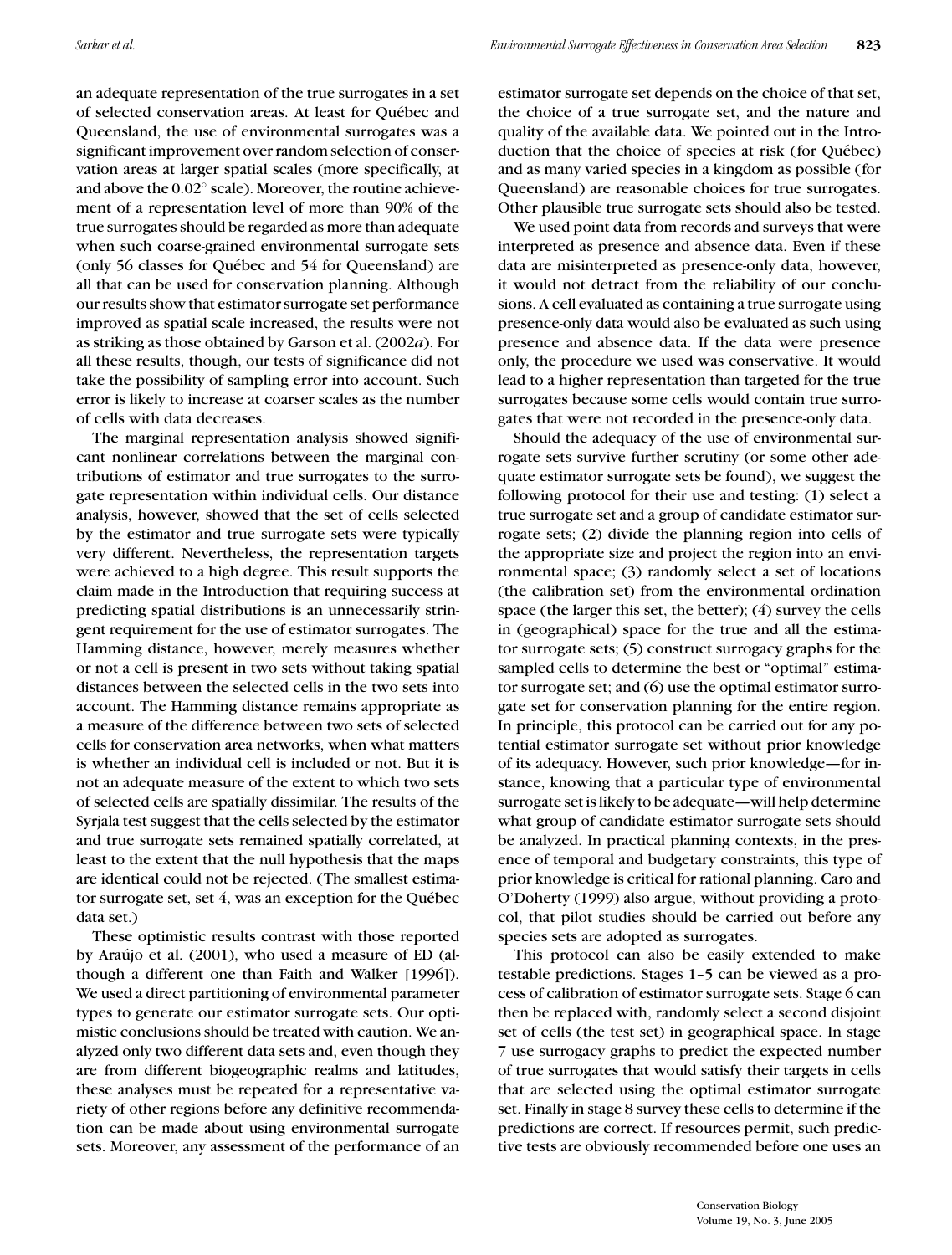estimator surrogate set to select a conservation area network. Such a test can be carried out for any candidate estimator surrogate set, although there is little motivation for performing it on nonoptimal sets. In the general context of determining whether there are any adequate estimator surrogate sets, successful predictive tests would increase confidence in our results, which support the claim that such surrogate sets are useful tools for biodiversity conservation planning.

# **Acknowledgments**

We thank the Rainforest-CRC for access to the Queensland data set; C. Margules and S. Syrjala for discussions; and M. Araújo, D. Faith, and S. Ferrier for comments on the manuscript.

# **Literature Cited**

- Andelman, S. J., and W. F. Fagan. 2000. Umbrellas and flagships: efficient conservation surrogates, or expensive mistakes? Proceedings of the National Academy of Sciences (USA) **97:**5954–5959.
- Araújo, M. B., P. J. Densham, and C. Humphries. 2003. Predicting species diversity with ED: the quest for evidence. Ecography **26:**380–383.
- Araújo, M. B., P. J. Densham, R. Lampinen, W. J. M. Hagemeijer, A. J. Mitchell-Jones, and J. P. Gase. 2001. Would environmental diversity be a good surrogate for species diversity? Ecography **24:** 103–110.
- Armstrong, A. J., and H. J. van Hensbergen. 1999. Identification of priority regions for animal conservation in afforestable montane grasslands of the Northern Eastern Cape Province, South Africa. Biological Conservation **87:**93–103.
- Austin, M. P., and C. R. Margules. 1986. Assessing representativeness. Pages 45–67 in M. B. Usher, editor. Wildlife conservation evaluation. Chapman and Hall, London.
- Caro, T. M., and G. O'Doherty. 1999. On the use of surrogate species in conservation biology. Conservation Biology **13:**805–814.
- Christensen, K., S. A. Di Collobiano, M. Hall, and H. J. Jensen. 2002. Tangled nature: a model of evolutionary ecology. Journal of Theoretical Biology **216:**73–84.
- Dobson, A. P., J. P. Rodriguez, W. M. Roberts, and D. S. Wilcove. 1997. Geographic distribution of endangered species in the United States. Science **275:**550–553.
- ESRI (Environmental Systems Resource Institute). 2002. ArcMap 8.1. ESRI, Redlands, California.
- Faith, D. P. 2003. Environmental diversity (ED) as surrogate information for species-level diversity. Ecography **26:**374–379.
- Faith, D. P., and P. A. Walker. 1996. Environmental diversity: on the bestpossible use of surrogate data for assessing the relative biodiversity of sets of areas. Biodiversity and Conservation **5:**399–415.
- FAO (Food and Agriculture Organization of the United Nations). 1993. World soil resources: an explanatory note on the FAO world soil resources map at 1:25,000,000 scale. World soil resources report 66, rev. 1. FAO, Rome. Available from http://www.fao.org/sd/eidirect/ gis/chap7.htm (accessed May 2003).
- FAO (Food and Agriculture Organization of the United Nations) Agrometeorology Group. 2000. FAOCLIM 2: a worldwide agroclimatic database. Environment and natural resources working paper 5. FAO, Rome. Available from http://www.fao.org/sd/2001/EN1102 en.htm (accessed May 2003).
- Ferrier, S. 2002. Mapping spatial pattern in biodiversity for regional conservation planning: where to from here? Systematic Biology **51:**331– 363.
- Ferrier, S., and G. Watson. 1997. An evaluation of the effectiveness of environmental surrogates and modelling techniques in predicting the distribution of biological diversity: consultancy report to the Biodiversity Convention and Strategy Section of the Biodiversity Group, Environment Australia. Environment Australia, Arimidale. Available from http://www.ea.gov.au/biodiversity/publications/ technical/surrogates/(accessed May 2003).
- Fleishman, E., R. B. Blair, and D. D. Murphy. 2001. Empirical validation of a method for umbrella species selection. Ecological Applications **11:**1489–1501.
- Garson, J., and S. Sarkar. 2002. Surrogacy version 1.1 manual. University of Texas Biodiversity and Biocultural Conservation Laboratory, Austin, Texas. Available from http://uts.cc.utexas.edu/∼consbio/ Cons/ResNet.html (accessed December 2004).
- Garson, J., A. Aggarwal, and S. Sarkar. 2002*a*. Birds as surrogates for biodiversity: an analysis of a data set from southern Québec. Journal of Biosciences **27:**347–360.
- Garson, J., A. Aggarwal, and S. Sarkar. 2002*b*. ResNet version 1.2 manual. University of Texas Biodiversity and Biocultural Conservation Laboratory, Austin, Texas. Available from http://uts.cc.utexas.edu/∼ consbio/Cons/ResNet.html (accessed December 2004).
- Guisan, A., T. C. Edwards, and T. Hastie. 2002. Generalized linear and generalized additive models in studies of species distributions: setting the scene. Ecological Modelling **157:**89–100.
- Houlder, D., M. Hutchinson, H. Nix, and J. McMahon. 2000. AUNCLIM user's guide, version 5.1. Centre for Resource and Environmental Studies, Australian National University, Canberra. Available from http://cres.anu.edu.au/outputs/anuclim.html (accessed May 2003).
- Hutchinson, M. F. 1991. The application of thin plate smoothing splines to continent-wide data assimilation. Pages 104–113 in J. D. Jasper, editor. Data assimilation systems. Bureau of Meteorology research report 27. Bureau of Meteorology, Melbourne.
- Hutchinson, M. F. 2000. ANUSPLIN user guide version 4.1. Centre for Resource and Environmental Studies, Australian National University, Canberra. Available from http://cres.anu.edu.au/outputs/ anusplin.html (accessed May 2003).
- Hutchinson, M. F., L. Belbin, A. O. Nicholls, H. A. Nix, J. P. McMahon, and K. D. Ord. 1996. BioRap. Volume 2. Spatial modeling tools. The Australian BioRap Consortium, Canberra.
- Iwasa, Y., F. Michor, and M. A. Nowak, 2004. Evolutionary dynamics of invasion and escape. Journal of Theoretical Biology **226:**205–214.
- Kirkpatrick, J. B., and M. J. Brown. 1994. A comparison of direct and environmental domain approaches to planning reservation of forest higher plant communities and species in Tasmania. Conservation Biology **8:**217–224.
- Landres, P. B., J. Verner, and J. W. Thomas. 1988. Ecological uses of vertebrate indicator species: a critique. Conservation Biology **2:**316– 328.
- Lawler, J. J., D. White, J. C. Sifneos, and L. L. Master. 2003. Rare species and the use of indicator groups for conservation planning. Conservation Biology **17:**875–882.
- Lund, M., and C. Rahbek. 2002. Cross-taxon congruence in complementarity and conservation of temperate biodiversity. Animal Conservation **5:**163–171.
- Margules, C. R., A. O. Nicholls, and R. L. Pressey. 1988. Selecting networks of reserves to maximize biological diversity. Biological Conservation **43:**63–76.
- Meffe, G. K., and C. R. Carroll. 1994. Principles of conservation biology. Sinauer Associates, Sunderland, Massachusetts.
- Moritz, C., K. S. Richardson, S. Ferrier, G. B. Monteith, J. Stanisic, S. E. Williams, and T. Whiffin. 2001. Biogeographic concordance and efficiency of taxon indicators for establishing conservation priority in a tropical rainforest biota. Proceedings of the Royal Society (London) B **268:**1875–1881.
- Nix, H. A., et al. 2000. The BioRap toolbox: a national study of biodiversity assessment and planning for Papua New Guinea. CSIRO Press, Canberra, Australia.